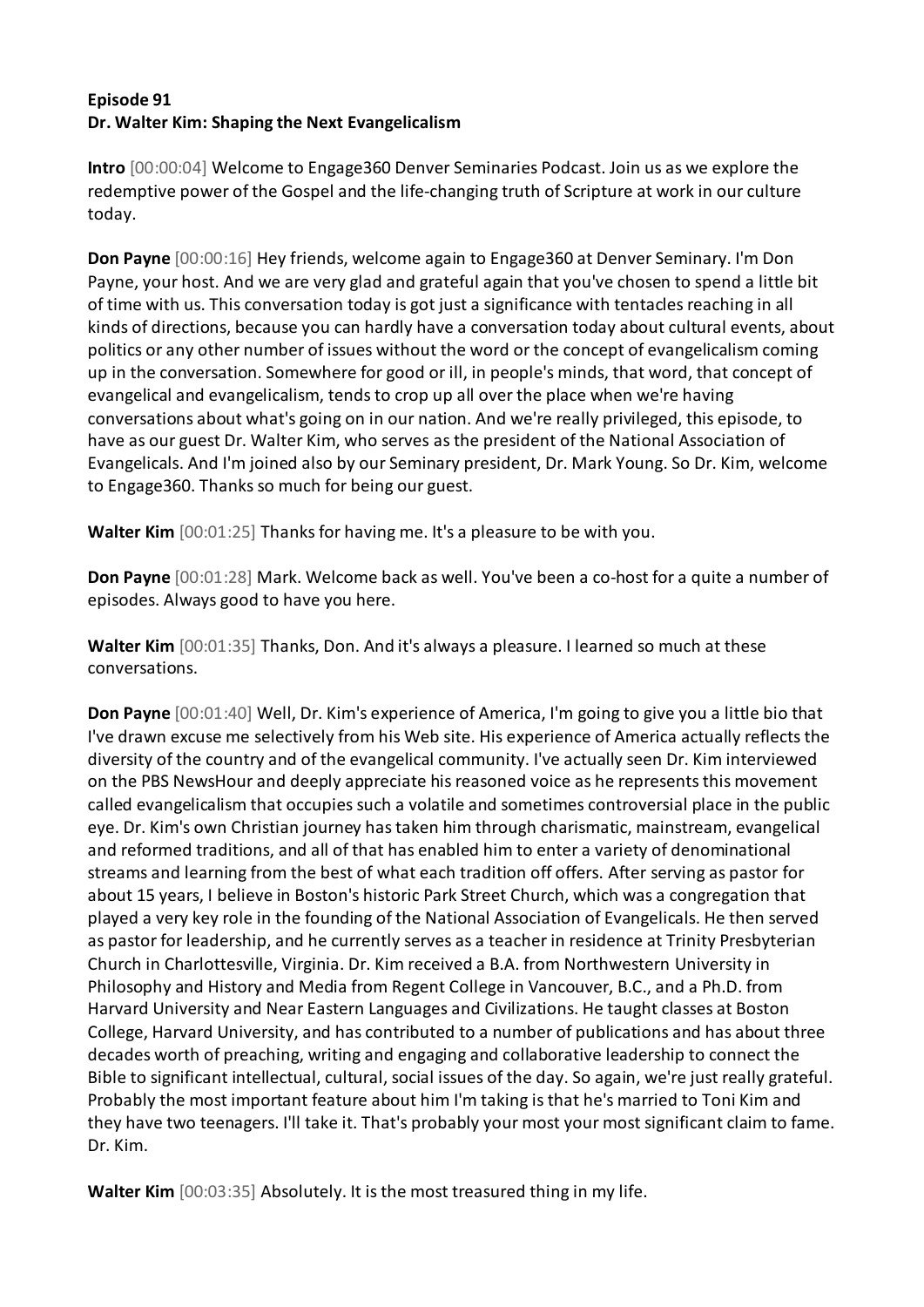**Don Payne** [00:03:38] Yeah. As we get under way. Anything you want to add in terms of background or how is it that you perhaps found your way into your role as president of the NAE?

**Walter Kim** [00:03:51] Well, thank you for that very kind introduction. And it is true that I've had something of a migrant experience and not only in different denominational traditions, but also different areas of the country. And my own experience as the son of an immigrant and refugee, I think also plays into this journey of faith. I did not grow up in an evangelical household. My family did attend church for a while, a Korean church in New York City that was very much a central hub for the new immigrant wave of Koreans that were moving into the city and also attended some churches in rural western Pennsylvania. But I would have to say, for the most part, that was a function of just this is what communities did. They went to church. It wasn't until I hit high school and during my high school years, I was introduced to the gospel through a local evangelical youth pastor that I came to what I would say is a real vibrant, saving faith in Christ. And even at that point, I didn't know that that was evangelicalism. And all I knew was that my life was changed by Jesus. And that journey led to something of what you have described as being campus ministry. I used to be on staff with CRU and in the pastoral ministry and then thought of teaching at a secular university to try to be a witness for Christ and hence, to a degree and at Harvard in the Eastern languages, but then pivoted back because of my experience at Park Street Church, which you noted was instrumental in the founding of the NAE, as well as a number of pivotal Christian organizations in the mid to late 1900s. And it was there that I had this deep sense of what could be accomplished in the local church, both in the city, both toward the university being Boston, Boston being university town, historic evangelicalism, but deeply engaged in contemporary issues. And so serving as a pastor there, being introduced to World Relief and the National Association of Evangelicals, through my connection there, both kind of brought me into this world and into this current position. Hmm.

**Don Payne** [00:06:27] I know Mark has a probably a laundry list of questions for you that I certainly want to to defer to his questions. But just initially, I'm curious, Dr. Kim, as volatile as the word evangelical and evangelicalism are in our American culture today, what made you want to take on the presidency of an organization with that name?

**Walter Kim** [00:06:56] Yeah, that's right. You know, when I stepped into the role in 2020, I was offered many congratulations, but I would have to say some condolences and warnings as well. Yeah, it's complicated, of course. And it's a deeply contended issue, and it's deeper than a mere branding problem. There is something substantial going on right now, some soul searching, as well as refinements of the evangelical movement in America. But know this is true of the essence of evangelicalism as a renewal movement. That's something of a populist revivalist renewal movement. It has experienced waves in its own history of strength and weakness and has required a renewing work of God's spirit. I sense here in this particular moment. A deep challenge, but also an opportunity. Of course, we don't know in the providence of God what will be the outcome a decade from now. But I do believe that this is an inflection point, a critical inflection point, in the movement of evangelicalism. And again, while it is something that is contended and at times profoundly problematic, it also holds some real opportunities of renewal. Mm hmm.

## [00:08:31] Mark.

**Mark Young** [00:08:33] Yeah. Thanks so much, Walter, for being with us. As I said earlier, I want to follow up with you, share much of the same sentiment that you've voiced and have used, even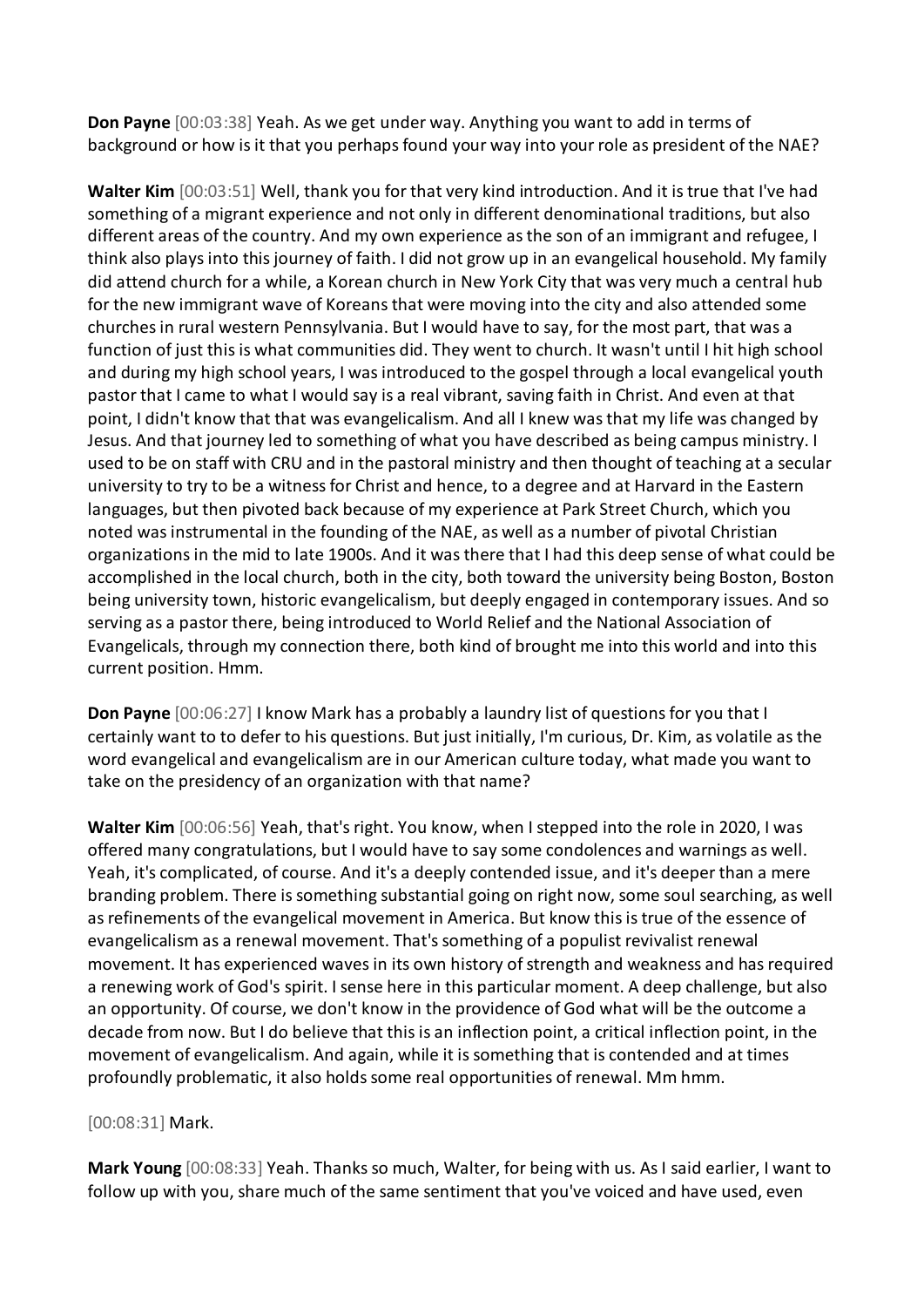that phrase inflection point for the movement. I think terminology is something we need to probably all agree upon. Evangelical evangelicalism, evangelical movement. How do you, if not define how do you describe the contours of how we use that word, those words, evangelical evangelicalism and evangelical movement?

**Walter Kim** [00:09:17] You know, it's, you know, a classic word in the sense that historians have referred to it to. Describe a certain type of impulse and movements within Christianity before the Reformation was called the Reformation, as you and maybe many of your listeners will know, that it was evangelical. So. Luther described himself not as a reformer initially, but as a common jungle, because for him, in a German context, what he was seeking to do was recapture the gospel, the good news, the essence of it, the vitality of it in a primitive and direct way. And by primitive, I don't mean barbaric. I mean primitive in the sense that recapturing the initial essence of what gave rise to the good news of Jesus Christ. And ever since that moment, whether it's the period of the first Great Awakening, the renewal movements in England and in America and increasingly all throughout the world, the way that God has used this kind of evangelical renewal, this impulse throughout the world, that it captures a real powerful, not only theological set of commitments in a high view of Scripture and conversion to Christ, an expression of transformation that results in action and and a real strong focus on the central to the cross. Those may be some theological commitments that are distinctive of evangelicalism, but there's also, I would say, beyond the principles there, there are the postures. And that posture, I would say, includes this sense of yearning for the authentic, renewing, recapturing of the essence of Christianity. So. That presumes a context in which such renewal is needed. So ironically, evangelicalism has baked within itself an assumption that there's periods of moribund faith where the church is, in fact, in need of renewal. And so that posture, it's not just the principles, but the posture, this kind of ever deepening sense of a need of renewal. I think that's one element of the posture and other element. And this is both its strength as well as its weaknesses. Because it's highly popular, because it's very transformational on the individual level, you know, think of the person, whether it's at the tent revival meeting or a Billy Graham crusade coming down to trust Jesus to this, you know, "just as I" am being sung with an individual transformation, there isn't as much given in evangelicalism to public theology. You know, the structures of how do we understand the nature of biblical faith with respect to institutions and systems and culture? So it's strength of populism and personal transformation, renewal sometimes comes at a cost of the enduring institutional understanding of Christian faith. And we see ourselves right now groping for that kind of public theology.

**Mark Young** [00:12:53] Do you think that it is, in fact, perhaps a lack of that sense of institutional expression or public theology that's brought us to this time that you've described as an inflection point?

**Walter Kim** [00:13:09] I think so, because, you know, when America was predominantly Christian, at least, you know, there was a civic religion that was deeply informed by Christianity, you can make all sorts of assumptions about the underlying values that would give a foundation to our institutions or social mores. But when those are no longer shared in an increasingly pluralistic post-Christian context, then you really have to consider, well, what are the theological, philosophical, moral values that, you know, provide that underpinning and the lack of that, you know, really thought out, really engage really disciples into the life of the church, coupled with a general kind of proclivity toward the populist and renewal movement. And it means that in the vacuum of that kind of robust public theology, we are going to be formed in our political views by the media, by our peers. So, you know, the average evangelical probably has a ton of books on how to pray, how to study the Bible or a bunch of Bible studies, books on marriage, singleness,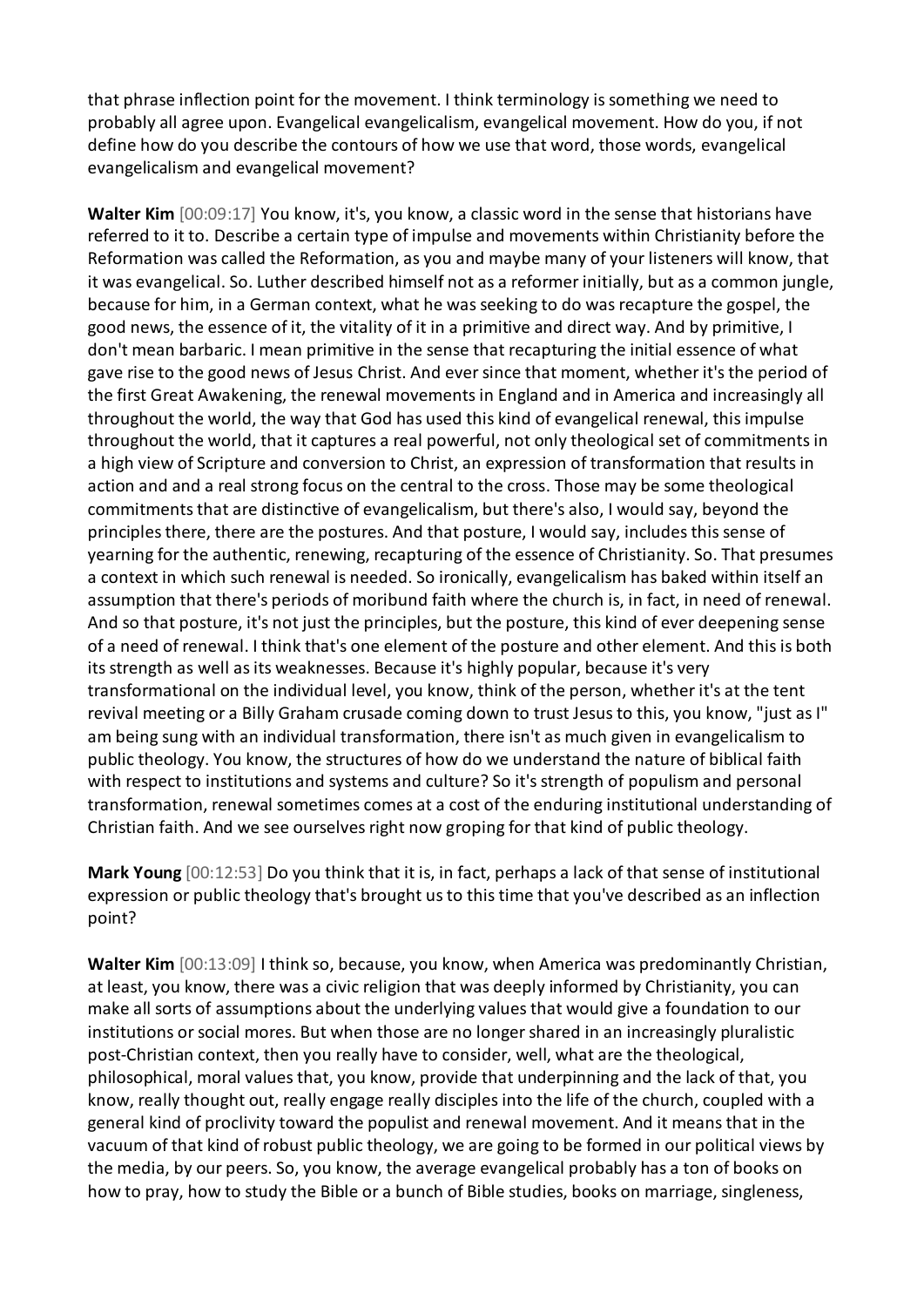you know, how to have integrity at work, be honest. But probably not so many books on public theology, the nature of culture, of the integrity, not at work, but the integrity of work itself. You know, how do I think about economics? Churches have plenty of marriage retreats. Where do you go for a retreat on public theology formation in our civic duties, particularly in a pluralistic society? I think the lack of those things are really telling right now, debilitating, frankly. And in the absence of it, we really need to be formed. We're social, political creatures. I'm not saying political in the sense that, you know, a political party or anything like that, but we're creatures that need to be organized in society. And if there's not some common worldview that holds us together. Then in the absence of that, you know, we're going to have a cacophony of voices coming in to shape us. Yeah.

**Don Payne** [00:15:36] Dr. Kim, at some point in the conversation, I'd love to hear your thoughts on the current state of the evangelical movement. But before that, I want to pick up on a connection you've already made between evangelicalism and sort of populism or being a more populist movement. And I'm wondering, what is it, if anything, about evangelicalism that has lent itself to that or kind of paved the way to where we are now?

**Walter Kim** [00:16:05] Again, you know, so much of life is about a strength that has a shadow, a weakness. I think this is true personally. You know, many of our real strengths in life that enable us to thrive at our work or in our friendships, they contain or shadow weakness. And I think that's true of evangelicalism. It should be noted that it is a powerful renewal movement, that God's spirit and I owe my salvation to this. You know, when I became a Christian, I went to this. You know, meaning and which, after hearing the four spirituals from a youth worker, I've been pondering it for a year or two in my life and then went to this retreat. I've never seen hundreds of high school students gather together singing about Jesus before. I'd never seen that. What do they have that I don't have? And when I went to the gym that night, that was left open for people to reflect and to pray, I decided, I just want to encounter God if God is real. That's what these kids are singing about is real. I want to meet you. And so I went there to pray, to meet God. And after what seemed like an interminably long moment, declared my religious experiment of failure, I got up to leave and it was probably just 10 minutes. That was my attention span as a high school student. I got up to declare my religious experience, experiment a failure, and God met me in a powerful movement of the spirit. It was almost as if my head was opened up and God poured the Holy Spirit. I felt this tangible sensation from my feet up through my head and my life was absolutely transformed. I have transformed much of my Christian life has been trying to unpack what just happened in that in the encounter of God.

**Don Payne** [00:18:10] That's what makes a theologian out of a person.

**Walter Kim** [00:18:13] Yeah, that's.

**Don Payne** [00:18:13] Right. I tried to figure out what happened to me.

**Walter Kim** [00:18:16] This is this is I think I'm just very typical in the experience. We'll have different details, but the sense of a person giving a testimony like I just gave would be totally typical in an evangelical church. Details may differ, but the tenor, the nature of the story can be repeated millions of times over. That is the strength. But with such a personal transformation, renewal of the spirit. It can be the case that we spend our time from one emotional high, one experience to the next, to foster a type of spirituality. To maintain that initial fervor, or at least to maintain the fervor that we've heard about from our parents in their conversion. And so at some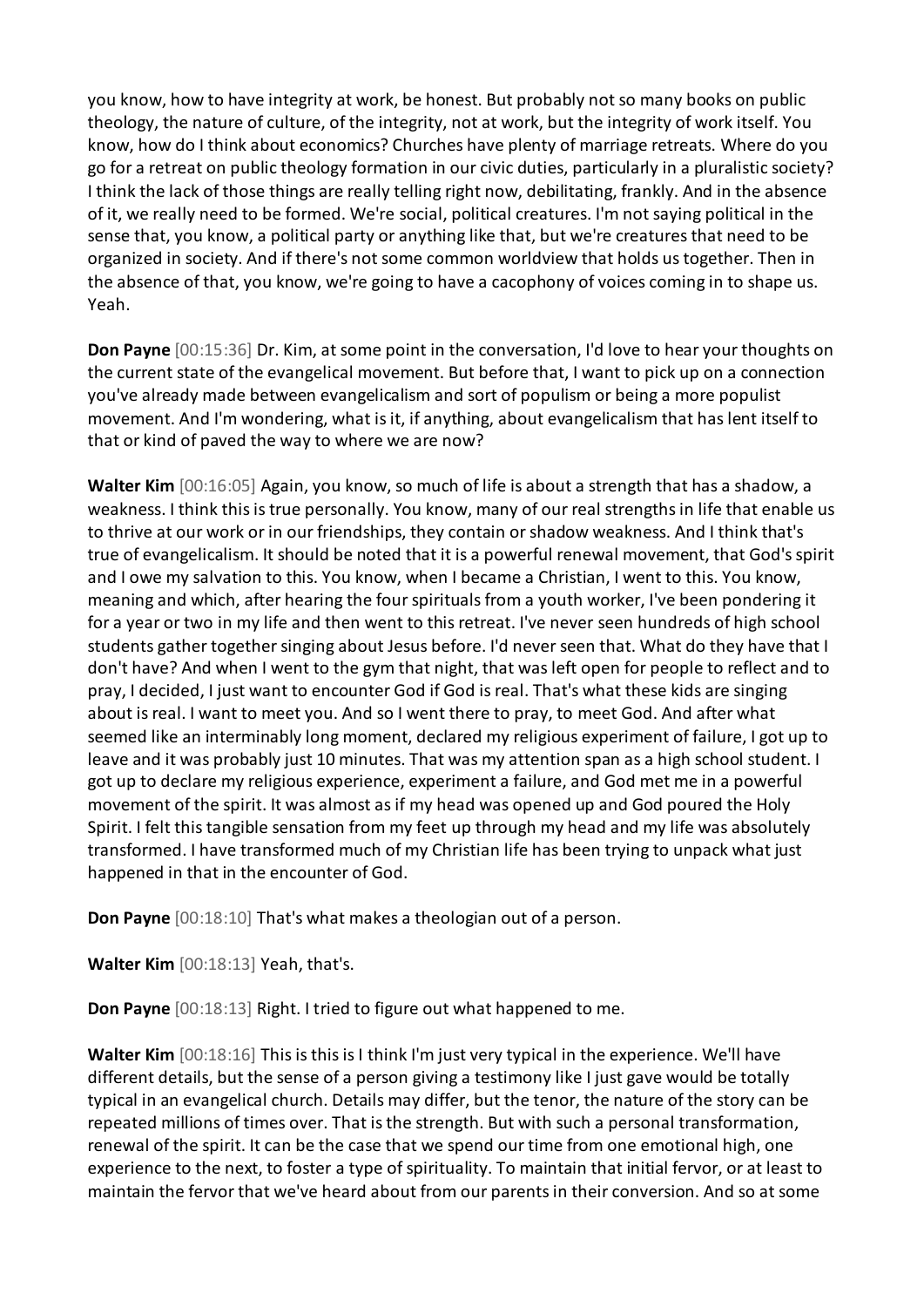point, the questions need to arise "Is there something more that will sustain us beyond the experience as true and real as the experience may be?" I'm simply going to say, you take my experience, you multiply it over, and there's something that seems to be true about evangelicalism, that its great strength, personal transformation, revival renewal, an emotional encounter with God, that even if we don't have it ourselves, we know how to recognize it and we actually want it. But that authenticity, that renewal carries with it again, the weakness of and an over centered, you know, sentimental, experiential kind of faith that when it doesn't happen, when the questions are too complex, when life experiences don't match up with the problems that we face, and what do we do with that? And systems, institutions, they're not emotional things. They're just beyond the individual. So with this transformation of spiritual revival, look like in those context. And that's what we're facing right now.

**Don Payne** [00:20:28] Yeah. Is that perhaps what accounts for the impulse toward simply simplifying everything and reducing it to kind of bumper to bumper sticker sloganish approach to very complex issues that we face in society?

**Walter Kim** [00:20:44] Yeah, I think there might be a combination of that with something that's distinctly American. It's a you know, American society is entrepreneurial. It's a country of immigrants. I mean, other than the Native Americans, everyone had immigrated at some point. And with an immigrant mentality, I hear this and I I've seen this in my parents. There's a certain entrepreneurial spirit that would cause you to uproot yourself from your own home country, throw yourself in a completely new and maybe even dangerous context to start life again and again. That entrepreneurial spirit brings with it all sorts of strengths, but it also brings with it a need for immediate results. You have stepped into a crisis moment. It needs a result. And there's something about, I think, the national psyche that we have that's very pragmatic, very immediate in its desire. And Americans just get stuff done. And that does mean an instinct to turn complex things into a neat business plan. If you're that, you know, oriented it that way or three points sermon, if you're a you know, a preacher or, you know, here are ten things you can do to improve your life or three steps. I mean, you name it, they're just there's something about the American psyche that enables us and predisposes us to. So when you have the convergence of evangelicalism, which already has this populist streak in it, and kind of this American entrepreneurial pragmatism, risk taking that those things converging, I think it's particularly American.

**Mark Young** [00:22:44] Yeah, I would a follow up as well on a couple of things that you've said, but I was working on this recent book that came out. It occurred to me and the process of that book that the ability to narrate a personal experience with God is probably the single most differentiating factor between those who would fall within the ranks of or identify with something like evangelicalism and other Christian expressions. We talk about having a relationship with God or walking with Christ. And I find that terminology almost uniquely used by those who are a part of institutions and churches that are identified with the movement. It also occurs to me that there's a strong, strong streak in our very individual understanding or individualistic understanding of salvation that really leads to the possibility through the revival movements of the church. Less Christianity, a church, less faith. And so we, you know, you blend in, this entrepreneurial spirit, you blend in this populist ethos with American individualism, and you end up with millions of people who talk about a personal relationship with Christ, but really don't have institutional forms or even theological foundations for creating presence in society. That goes beyond. I'm going to share the more spiritual loss with the guy I work with, right. Which is that there's nothing bad with that. But if we're talking about creating a public theology or a presence that speaks the public life, those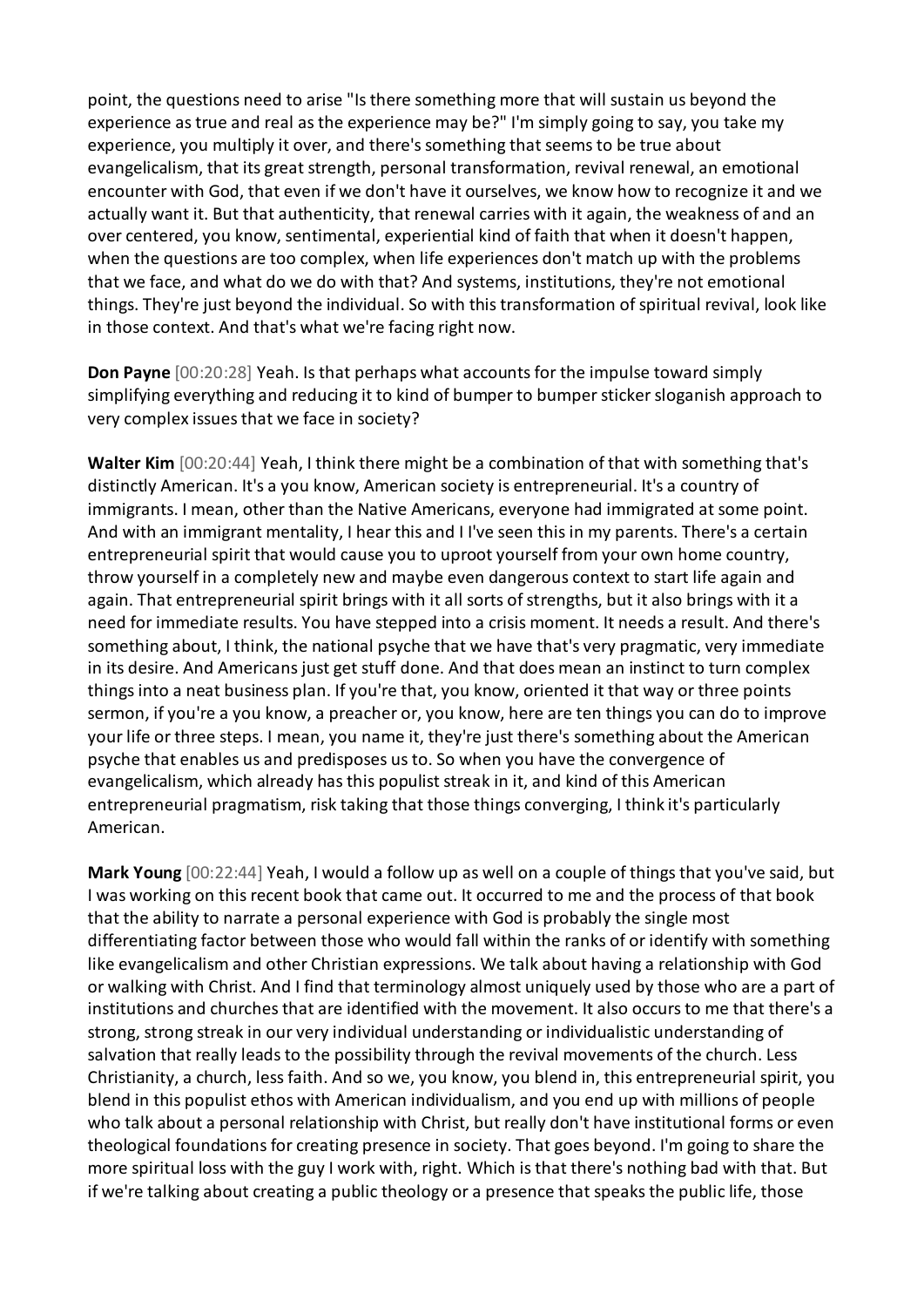theological foundations and historical and cultural factors that we've just talked about really mitigate against being able to create a coherent public theology. Right. And then I would take it a step further and say, not having in our understanding of what it means to be Christian or to have a relationship with God, anything related to or framed by an expressive and meaningful ecclesiology or concept of the church, that we don't have those social identities and social underpinnings that allow us to find anything more than some vague understanding of patriotism or citizenship, which then quickly devolves into partisanship in the way that we work out our thinking. I would argue that it is these weak theological foundations. That individualize everything that really have create has created the context that. However, to say this that has spawned the crisis we find ourselves in, where evangelical in the broader society really means little bore and a partisan political identity. And that, I think, is the essence of the inflection point in my mind. Is what I'm saying resonating with your experience, Walter? Or how would you like to take that and reframe it so that it perhaps makes more sense or is more reflective of what you're saying?

**Walter Kim** [00:26:14] Mark, there's so much about what you said makes sense and it is compelling in terms of a present moment. You know, let me pick up with this notion of individualism and the lack of our own ecclesiology or understanding of know broader structures of church and life and society. It's one of the, again, great strengths of evangelicalism in that it cuts across denominations. So you can have an evangelical who's a Pentecostal, who's a Presbyterian, brethren Baptist, Methodist, Mennonite, and they're actually all part of the network of the new these denominations. And you also have the renewal movement that happens in the Catholic Church. And many times there's a great a greater similarity between those within the Catholic Church who are part of this renewal movement with other evangelicals and with other Catholics. Because there is this testimony that could be given an experience of the spirit of personal relationship with Jesus that transcends denomination, that is both beautiful. The ability to transcend the denomination to make is the strategy of what holds us together as Christians. But it also means because you can transcend that there's nothing particular and it's made in something of the least common denominator. There's nothing particular about evangelicalism with respect to its denominational institutional affiliations, because it transcends that. And again, there's a beauty in it, but there's also weakness in that. And so this individualism that you describe, I think, is a part of the political element right now. There is nothing that in what we have just said that would necessarily lead to evangelicalism becoming political, much less partisan in its politics. So I would say in order to explain how we get from individualism or transdenominationalism or an experientialism to the partisan politics of the particular moment requires something more, something outside of just evangelicalism in and of itself, because it doesn't seem to me a sufficient explanation. And curious to see you, Mark, in your writing, if in consideration, if if there's this added element that you would bring forth the stakes consideration.

**Mark Young** [00:29:07] Yeah. Thank you for that. I would add one thing that I think is critical. We use the word revival as a renewal movement, and then we usually or often throw that word populist around it. And I want to be clear, I want us to be sure that when we say populist or not, just really popular populism as a movement has some distinct characteristics that I think are very much a part of the evangelical ethos, particularly in relationship to the other sectors and other presence or other entities in society. In almost every movement and evangelicalism where things have changed or the rhetoric has changed, there's been a sense that we're against something. So we're not just a renewal. We're a reactionary movement. And even the founding of the National Association of Evangelicals was a desire to react against perhaps some of the more fundamentalist voices and thinking and disengagement and create a presence within society that was willing to engage outside of the boundaries that had been very thickly drawn in the evangelicalism in the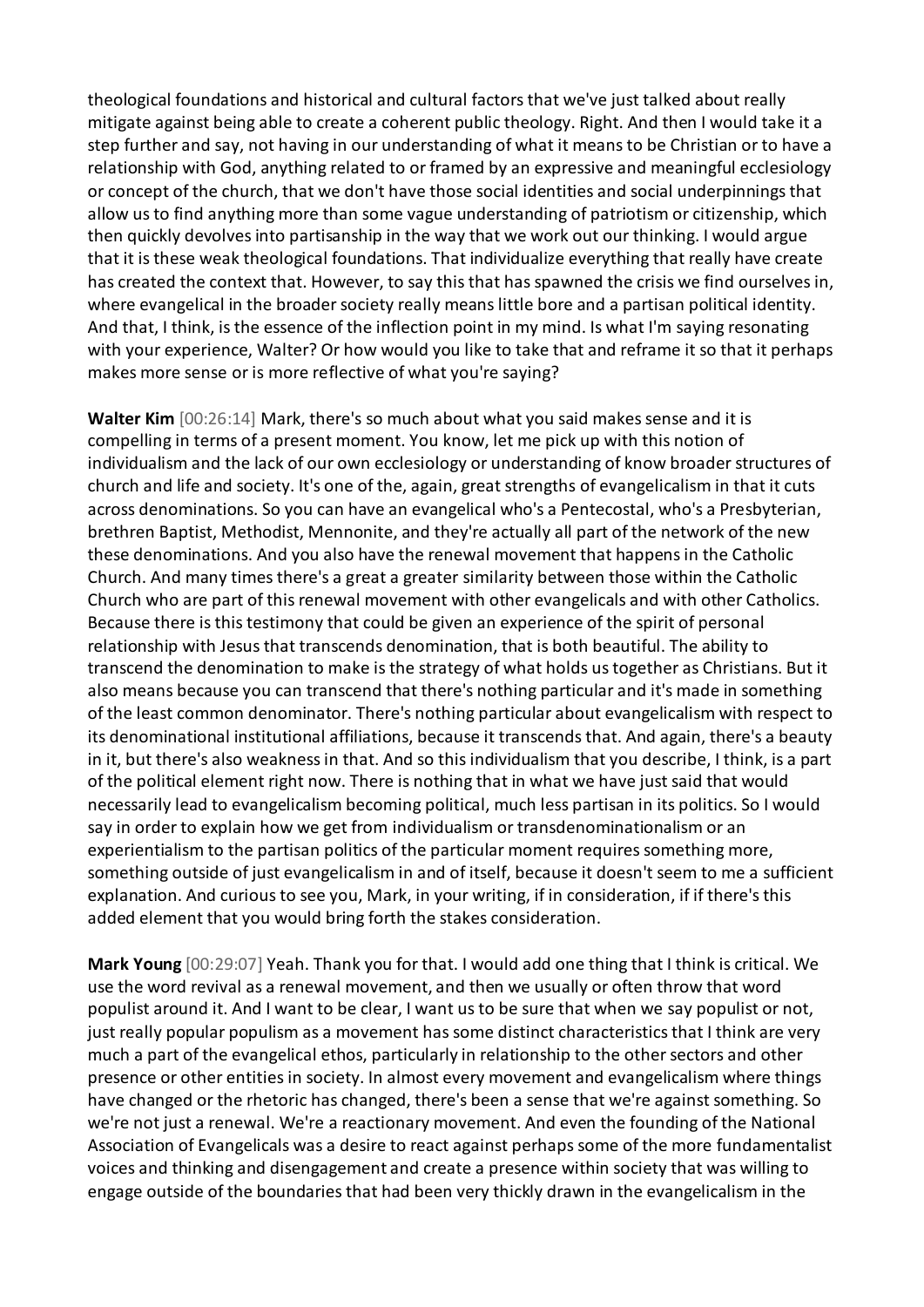early 20th centuries. So populism almost always has an image of an enemy, of a threat, of something that we have to fight against in order to sustain our movement. And I think evangelicalism, particularly in the last 50, 60 years, has allowed itself to fall prey, to constantly be in a war mentality, constantly be the aggrieved, threatened entity that has to protect itself. So it's defend and attack, defend and attack at all points. I personally believe this has been exacerbated significantly since the seventies, then again in the nineties, where we see a dramatic shift in political rhetoric from the Republican Party. Certainly we can see it in the last two election cycles with just an overt willingness to dehumanize those who think differently and cast them as the enemy. In that regard, I think we find ourselves at perhaps a more acute moment of crisis and in need of an inflection point, because we've given in to those urges, those populist urges, seeing ourselves as the embattled and aggrieved population.

**Walter Kim** [00:32:06] It also strikes me that this inflection point, coupled with the increasing diversification of the country, secularization of the country, adds you know, many other dynamics and the regionalism of our country as well. It used to be the case that you could live in a particular region and by and large had multiple generations that have just stayed in that region. So when I lived in New York City, you know, despite the fact that it had many different nationalities moving into the city, you could always find, you know, die hard New York Yorkers who would be there for generations. Same was true when I lived in western Pennsylvania. And when you're in those regions and you by and large have a homogeneity of world view that you can live comfortably with when you tend to think, well, this is America. And but with the transience of our country now, with social media, with the ability of people to constantly 24/7 be engaged with what's happening in different parts of the country. So, you know, whatever happens in a particular city is no longer just local news. It's now national news if something happens. Charlottesville is an example of that in 2017 with the Unite the Right rally. It was not just regional news. It's not counted in central Richmond. It was national and frankly, international news. So then, you know, what you're talking about are the possibilities to be aggrieved or dislocated, at least if not aggrieved. The sense that there was there's a loss of this country. This is not the country I thought I knew or grew up in. It's because all the regional differences, all the differences that are now added with waves of immigration, which has always been true, but now we see it. And in in fresh and dynamic ways, it just means the plethora of issues for which we feel some measure of reaction. You describe it or dislocation. It's it's there's a constant cycle of it. So, yeah, we feel barraged in a way that is unprecedented, even if there have been other periods of our time where dislocation has occurred. The mix is really unique because the pace of it, the constant barrage of that, because of our access to information. And the weakening of those social ties means that there is little to anchor us with a firm, either civic faith or communal identity. And that gets coupled with religion. And when it gets coupled with religion, then there's a whole mix of things that make it potentially, potentially, you know, deeply problematic for and for Christian faith, because then it now becomes accumulate. You know, it accumulates all sorts of other issues, identities that we now have to tease apart.

**Don Payne** [00:35:37] Dr. Kim, this is this is so fascinating. And if we could maybe put one final question in front of you or maybe a two-part question. What is what is your vision for where you'd love to see evangelicalism, particularly in this country, move? And what can we do either at a macro or on individual levels, to kind of change our current trajectory in that direction?

**Walter Kim** [00:36:09] There are three things that I would say and then I'll unpack. One is that we have to learn how to lead from the margins and not the middle. I think Christians and evangelicals, because of our heritage, because we were founded as a nation, deeply imbued with faith. It feels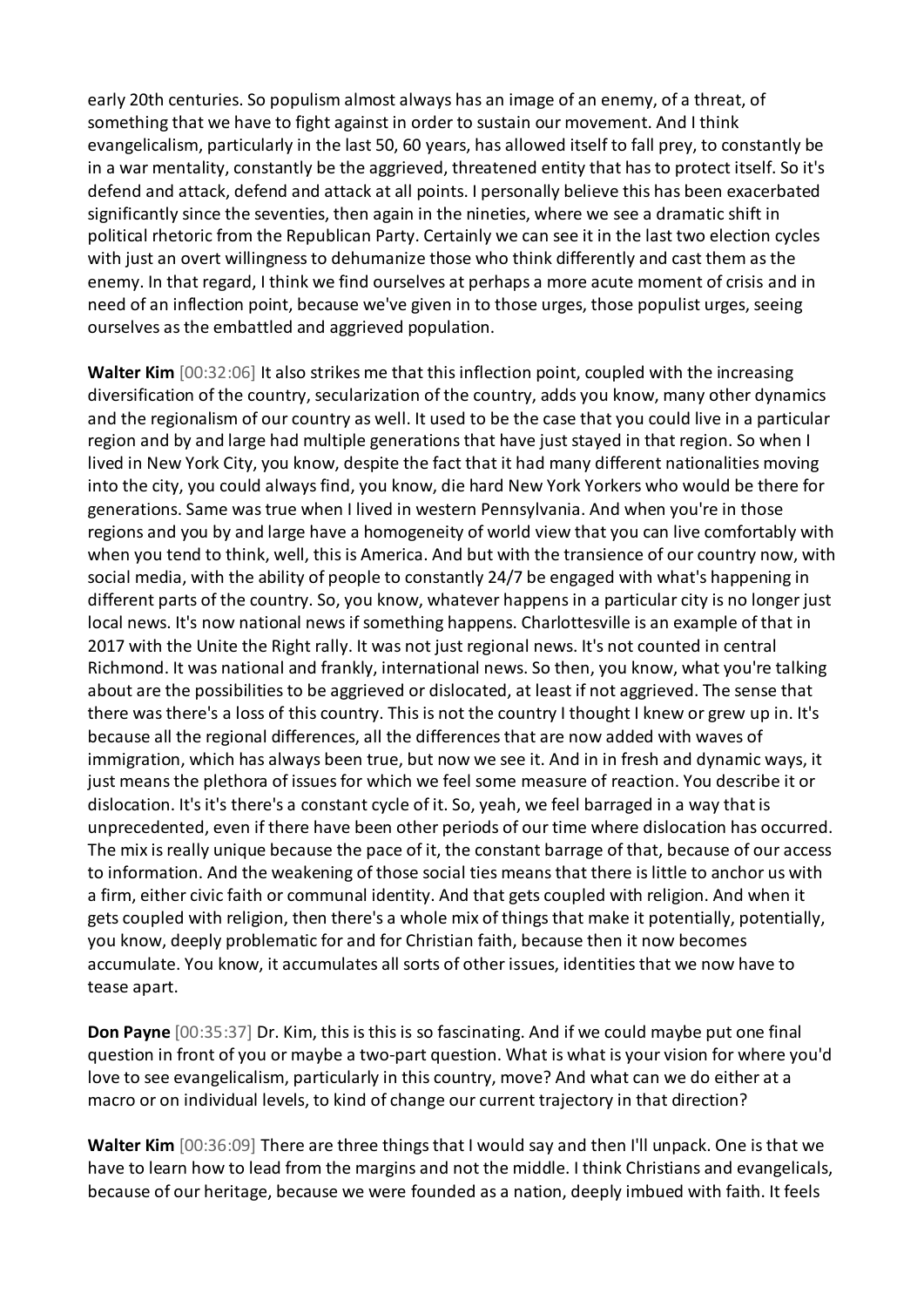like we have lost our central place of power and influence. And frankly, we have we are no longer the middle. We are now in the margins and a plurality of margins that exists in this country. And that that's unnerving to many people. And it could come in the form of racial identity, like, wow, this is no longer the kind of country that I thought it was going to be. I think of Charlottesville in this way, that in 1980 it was 80% white, 18% black, and in 2040 it is projected to be about 40% white, 29% Hispanic and 13% black, 14% Asian-American. Like that is dramatically different. And so the sense of transformation means we've got to figure out what it means to lead from the margins, not from the middle. And secondly, I think when you have that dislocation, it's possible to experience fear, a sense of loss, of being unsettled. And we have to recover a deep, deep sense of what does it mean to be people of faith who do not trade in the language of fear, who do not give in to the rhetoric of fear, but realize that we have an incredible missional moment right now. And thirdly, I think we should be open to the fact that, according to 1 Peter, judgment begins with the House of God, that this is a period for us to experience the refining crucible of God. And it may not be the case that when we come out of this and that we'll look at ourselves and say that we become the dominant power again. It may be that we should look at ourselves and say the first or last. That the least are the greatest. And as we read from the margins, as we have an attitude of faith, as we open ourselves up for the purification of God, maybe the church becomes smaller, but in the smaller size, it becomes more deeply committed and rooted to being the kind of followers that honor God and make a transformation of society. I think this is an extraordinary moment that we have. My son just graduated from high school a year ago, and in his graduating class, there were more Muhammad's than there were Michael's. I mean, this is an incredible transformation. And rather than thinking about lamenting the loss of the America that was, I look at this and I think this is like the greatest missionary opportunity that we have witnessed for Jesus. Like, this is an incredibly. Fertile moment for the church infected with destroying itself from the inside, right from the inside. If he could keep this fervor toward Jesus and not toward identity and preserving place and culture. And I think we have an incredible opportunity to proclaim Jesus Christ in a fresh way. Well, I say I say amen to that. And I would add that one of the blessings of doing the kinds of work that Don and I do, theological education is being around those who are going to shape the next evangelicalism. And quite frankly, they know in many cases that the movement has to be different, that the posture has to be different, that what we value in our faith and in our presence in the society has to be different in order for the gospel to be first and foremost what we're known for. I'm very hopeful about those that I see preparing and currently leading ministry who are thinking deeply and thoughtfully about how we need to be different for the sake of the gospel, in this wonderful, I love your phrase missional moment that God's created for us.

**Don Payne** [00:41:09] Well, what fitting and poignant words for us to put some deep roots in. Dr. Walter Kim, thank you very much for sharing your experience, your insights, your perspective with us. We're so grateful.

**Walter Kim** [00:41:26] What a gift it has been to be with you. Thank you, Don. Thank you, Mark. Yeah.

**Don Payne** [00:41:30] Friends? Yeah. We've been talking with Dr. Walter Kim, who is the president of the National Association of Evangelicals, a good, good friend of all of us who are trying to figure out what faithfulness to the unchanging gospel looks like in very complex times. We're grateful for his time, grateful again to Dr. Mark Young, our president, for participating with us in this conversation. Friends, we'd love to hear from you. If you would like to contact us, you can do so with our email address, which is podcast@Denver Seminary dot edu. And I would encourage you to give us a rating, a review on whatever podcast platform you utilize to excite access these